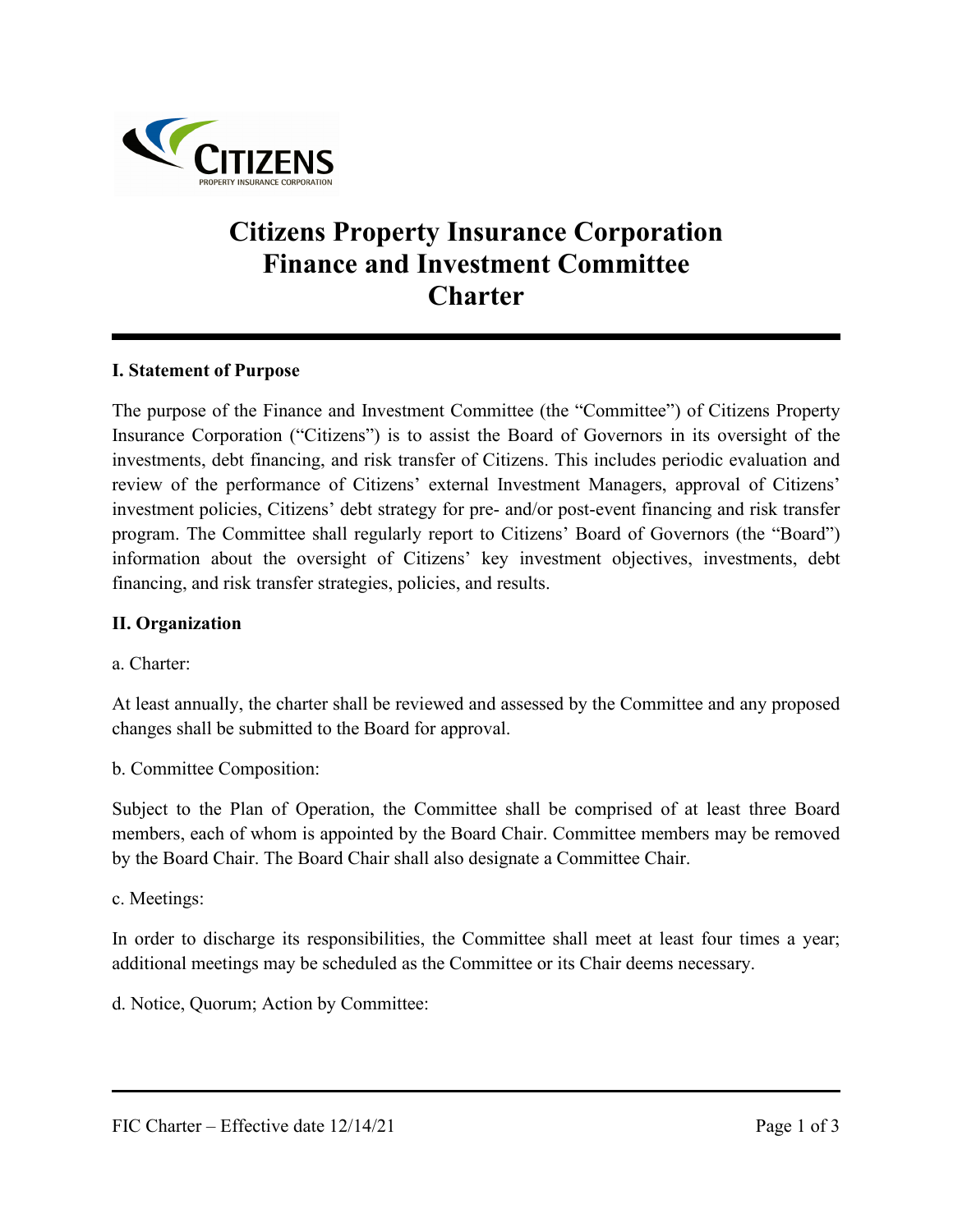Subject to the Plan of Operation, the Committee is governed by the same rules regarding meetings (including meetings by telephone conference), public notice, and quorum and voting requirements as are applicable to the Board. Committee meetings and notices shall be in compliance with the Florida Sunshine Law. A quorum at any Committee meeting shall consist of a majority of the Committee members present, provided that a FIC Charter quorum is not required for actions that are advisory only. All determinations of the Committee shall be made by a majority of its members present and voting at a meeting duly called and held.

e. Agenda, Minutes and Reports:

The Committee Chair (or such staff as is designated by the Chair) shall be responsible for establishing the agendas for meetings of the Committee. An agenda, together with materials relating to the subject matter of each meeting, shall be sent to members of the Committee prior to each meeting. Minutes for all meetings of the Committee shall be prepared to document the Committee's discharge of its responsibilities. The Committee shall make regular reports to the Board.

## **III. Responsibility and Authority**

a. The Committee shall review and be responsible for recommending Corporate Investment Policies and any proposed modifications to the Investment Policies to the Board for approval. The Investment Policies shall, at a minimum, include objectives, restrictions, diversification, duration, and asset allocation guidelines with due regard for the following prioritized goals: (i) safety of principal; (ii) liquidity, so that operating expenses and claims can be paid in a timely manner; and (iii) competitive returns. The Corporate Investment Policies shall be in writing and be distributed to the Board, Citizens' employees responsible for investments, and advisers and consultants having responsibility over Citizens' investments. The Committee shall have general oversight over compliance with such policies.

b. The Committee shall review quarterly the taxable and tax-exempt investment portfolios managed by Citizens or its external Investment Managers.

c. The Committee shall review quarterly the performance of Citizens' portfolios.

d. The Committee shall make recommendations regarding the selection of Citizens' external Investment Managers, pursuant to Citizens' procurement guidelines and subject to Board approval.

e. The Committee shall review and recommend approval to the Board any pre- and/or post-event debt financing or liquidity programs.

f. The Committee shall review and recommend approval to the Board any risk transfer programs.